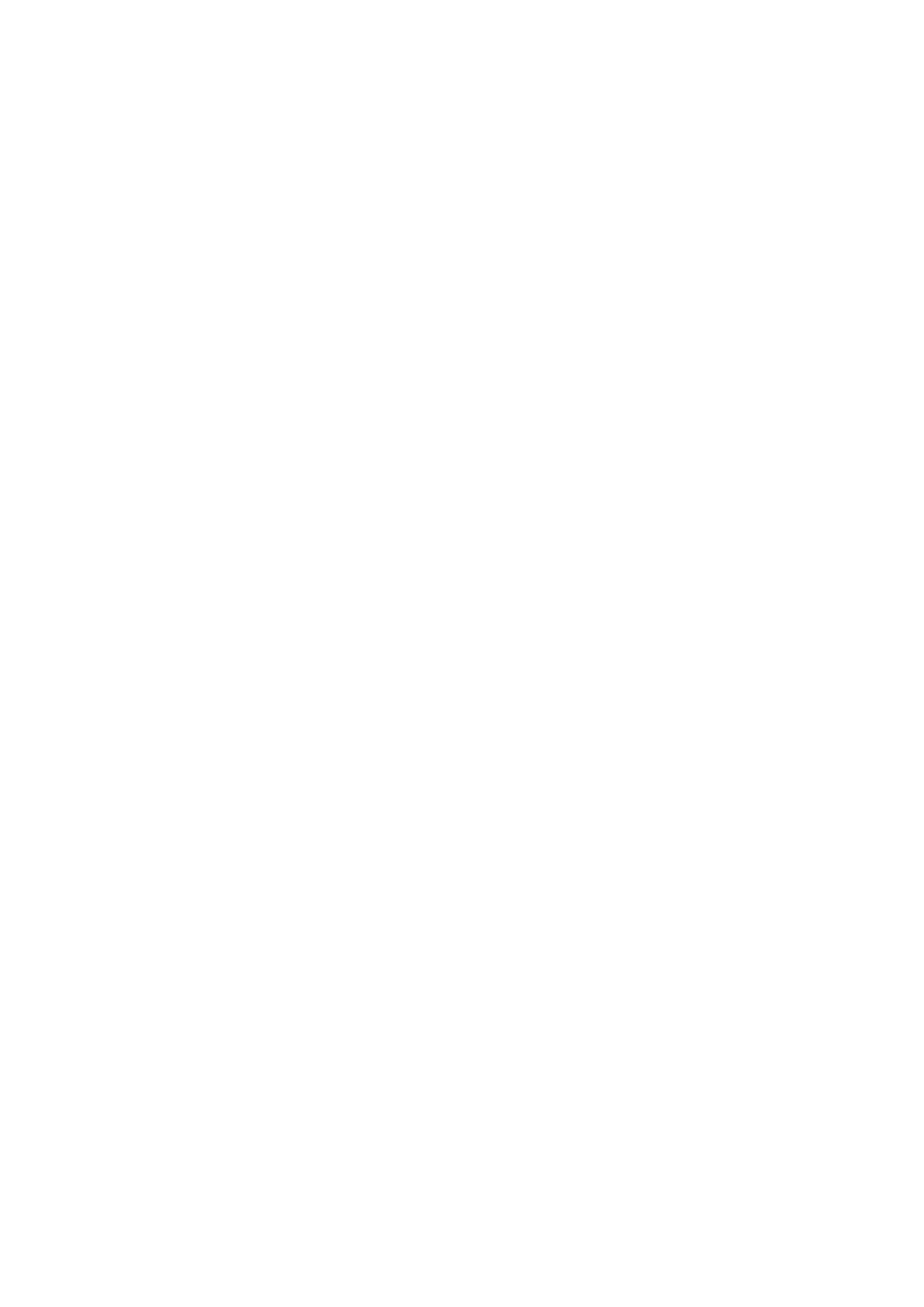## **Foirm Mheasúnú Leighis (Foirm B)**

### **Uimhir Iarratais (más ann)……………………………………………...**

| Ainm an Éilitheora    |    |     |  |
|-----------------------|----|-----|--|
| Seoladh               |    |     |  |
|                       |    |     |  |
| Inscne                |    |     |  |
| Stádas Pósta          |    |     |  |
| Dáta Breithe          |    |     |  |
| Slí Bheatha           |    |     |  |
| Ag Obair faoi Láthair | Tá | Níl |  |
|                       |    |     |  |
| Airde                 |    |     |  |
| Meáchan               |    |     |  |
| C/D                   |    |     |  |
| Lámhcheannasach       |    |     |  |

| Dáta na Timpiste   |  |
|--------------------|--|
| Dáta an Scrúdaithe |  |

## **Mionsonraí gearra ar an timpiste/eachtra**

# **Díobhálacha a Fuarthas (lena n-áirítear eolas diagnóiseach)**

| Dáta a fuarthas an Chéad<br>Chóireáil |  |
|---------------------------------------|--|
| Cé uaidh a fuarthas an chóireáil      |  |
|                                       |  |
|                                       |  |
|                                       |  |
| Ar cuireadh an t-othar san            |  |
| Ospidéal                              |  |
| Cén ospidéal a raibh an t-othar       |  |
| ann                                   |  |
| Tréimhse a caitheadh san              |  |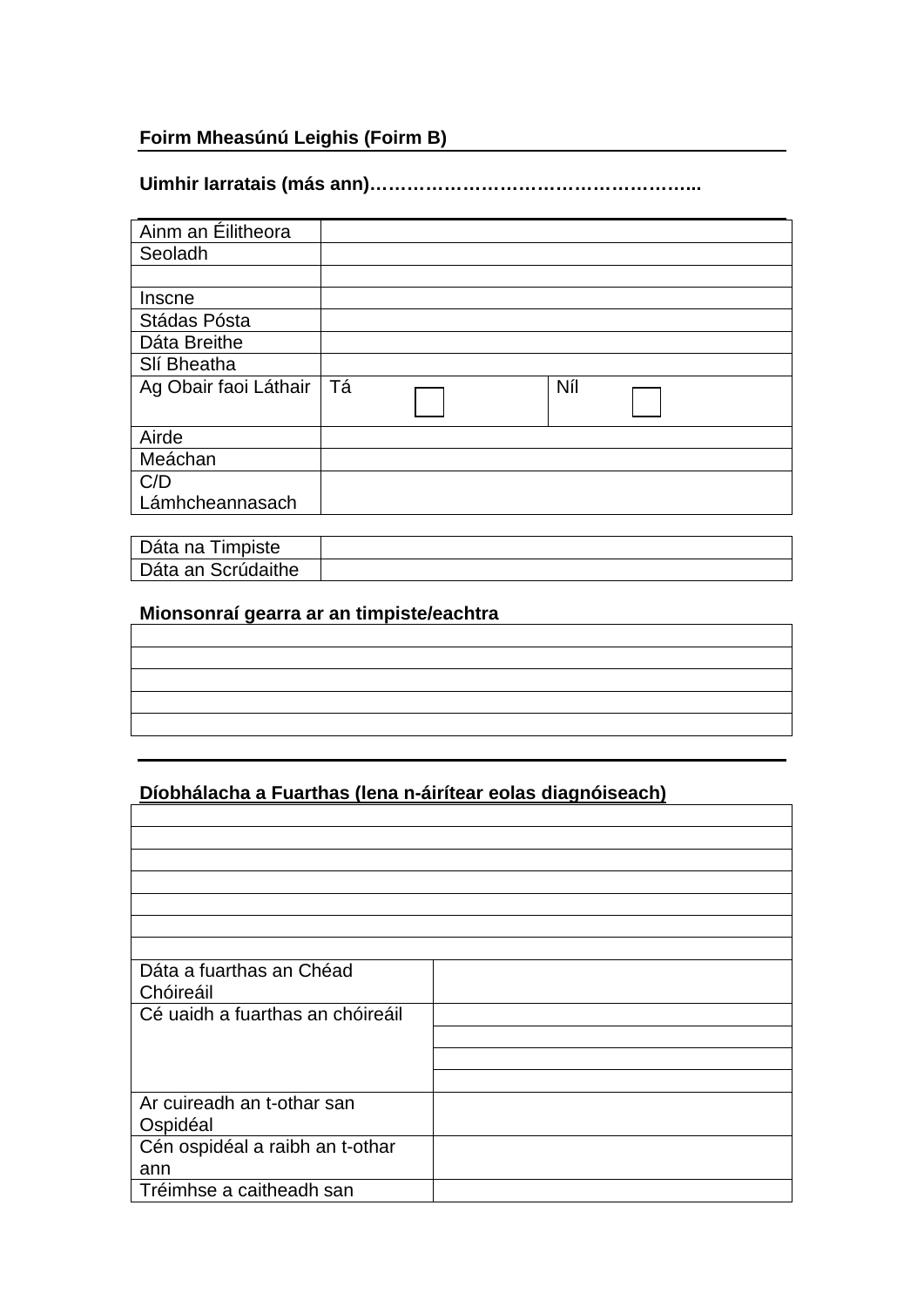| ospidéal                          |  |
|-----------------------------------|--|
| Fad neamhláithreachta ón Obair    |  |
| Líon cuairteanna chuig Dochtúir   |  |
| Teaghlaigh                        |  |
| Líon cuairteanna chuig            |  |
| speisialtóir, más ann             |  |
| Céannacht na Speisialtóirí, más   |  |
| ann                               |  |
|                                   |  |
|                                   |  |
| Líon Seisiún Fisiteiripe, más ann |  |
| Cóireáil/Scrúduithe go dtí seo    |  |
|                                   |  |
|                                   |  |
|                                   |  |
|                                   |  |
|                                   |  |
|                                   |  |

#### **Stair Liachta Ábhartha (lena n-áirítear timpistí roimhe sin agus ina dhiaidh)**

| Ar éirigh an riocht a  |          |             |  |
|------------------------|----------|-------------|--|
| bhí ann roimhe seo     | D'éirigh | Níor éirigh |  |
| níos measa?            |          |             |  |
| Más "D'éirigh" a       |          |             |  |
| d'fhreagair tú, luaigh |          |             |  |
| nádúr an reachta       |          |             |  |
| roimhe seo?            |          |             |  |
| Tabhair sonraí faoi    |          |             |  |
| thimpisti roimhe       |          |             |  |
| seo, más ann           |          |             |  |
| An raibh an riocht a   |          |             |  |
| bhí ann roimhe seo     |          |             |  |
| siomptómach roimh      |          |             |  |
| na timpiste?           |          |             |  |

## **Gearáin faoi láthair**

| the control of the control of the control of the control of the control of |  |
|----------------------------------------------------------------------------|--|
|                                                                            |  |
|                                                                            |  |
|                                                                            |  |
|                                                                            |  |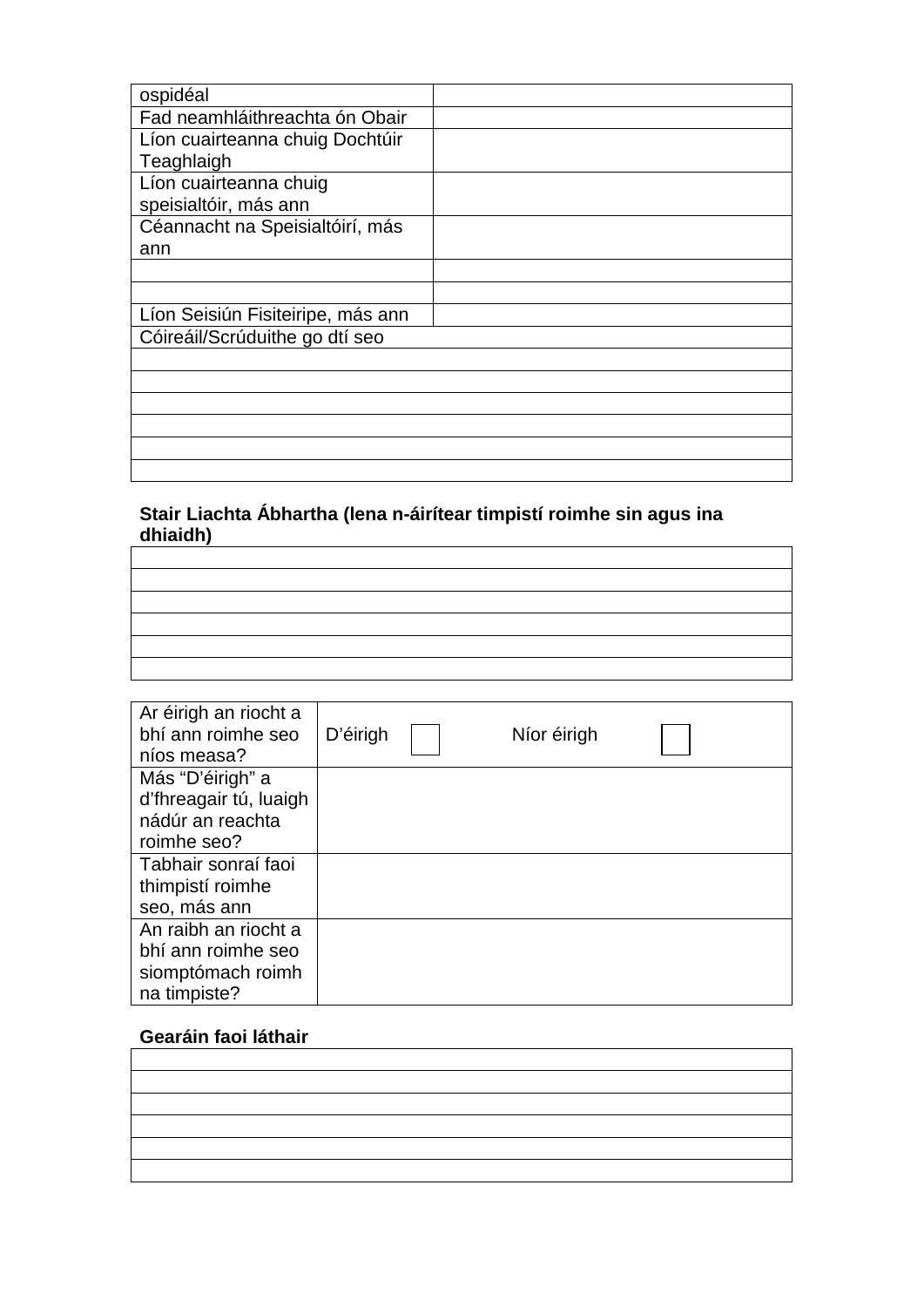## **Torthaí Cliniciúla ar Scrúdú a Dhéanamh**

#### **Cur Síos Cliniciúil ar éifeachtaí Breoiteachta/Timpiste/Míchumais an Éilitheora**

Ba chóir do chleachtóirí a lua cé chomh mór is atá an riocht Éilitheora ag cur isteach ar a cumas/chumas sna réimsí seo a leanas a léiriú, más ann

|                                         | <b>Normal</b> | Éad | <b>Measarth</b> | <b>Trom</b> | An-Trom |
|-----------------------------------------|---------------|-----|-----------------|-------------|---------|
|                                         | ach           | rom | a               |             |         |
| Meabhair-Shláinte                       |               |     |                 |             |         |
| Foghlaim/Intleacht                      |               |     |                 |             |         |
| Comhfhios/Taomanna                      |               |     |                 |             |         |
| Cothroime/Comhordú                      |               |     |                 |             |         |
| Amharc                                  |               |     |                 |             |         |
| Éisteacht                               |               |     |                 |             |         |
| Caint                                   |               |     |                 |             |         |
| Coinneálacht                            |               |     |                 |             |         |
| Síneadh                                 |               |     |                 |             |         |
| Deaslámhacht                            |               |     |                 |             |         |
| Crochadh/Iompar                         |               |     |                 |             |         |
| Cromadh/Dul ar Glúine/Dul<br>ar Gogaide |               |     |                 |             |         |
| Suí                                     |               |     |                 |             |         |
| Seasamh                                 |               |     |                 |             |         |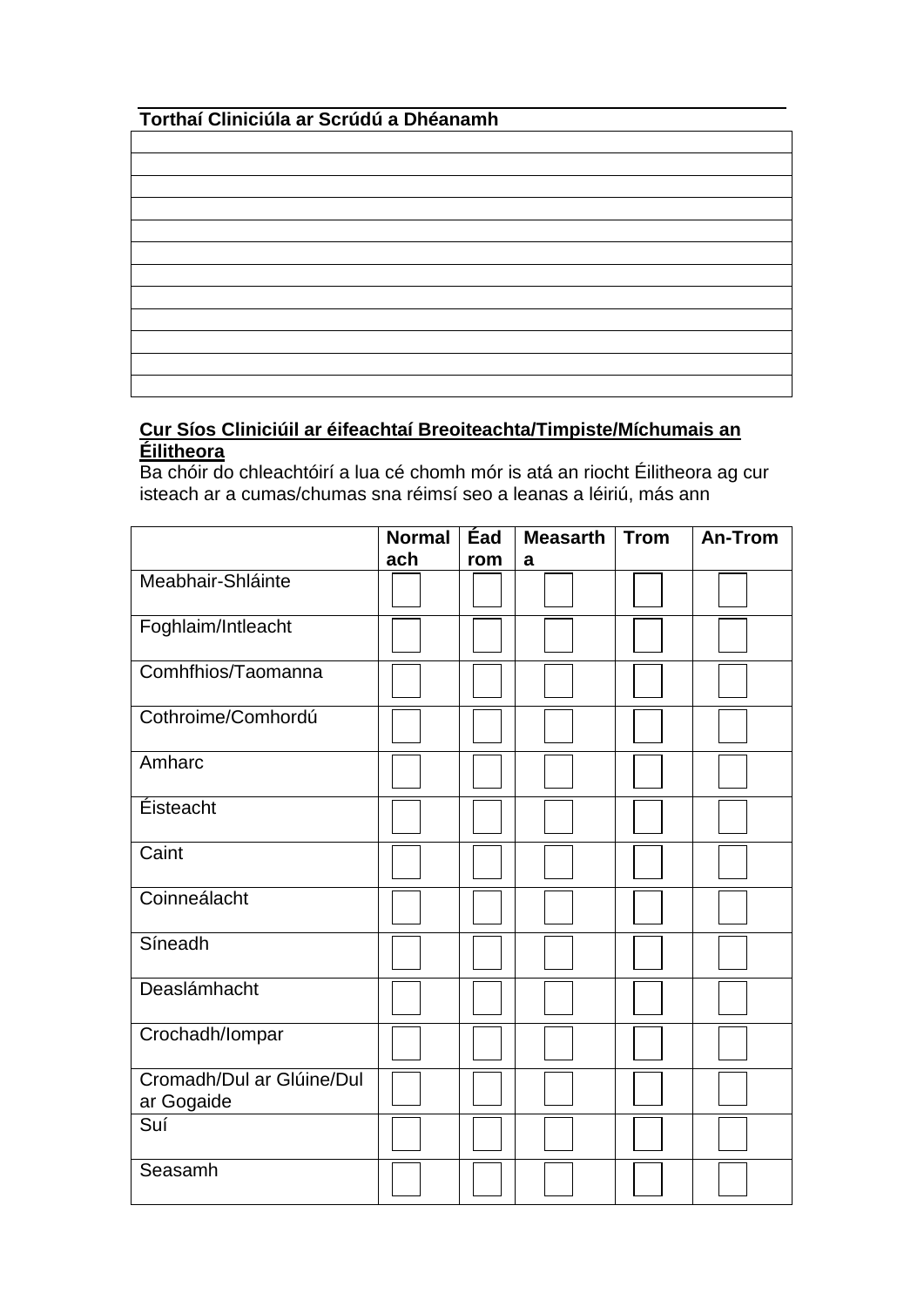| Dul suas Staighre |  |  |  |
|-------------------|--|--|--|
| Siúl              |  |  |  |

| Cóireáil a mheastar a bheidh ag teastáil amach anseo |  |  |  |
|------------------------------------------------------|--|--|--|
|                                                      |  |  |  |
|                                                      |  |  |  |
|                                                      |  |  |  |
|                                                      |  |  |  |
|                                                      |  |  |  |
|                                                      |  |  |  |
|                                                      |  |  |  |

#### **Tuairim/Ráiteas/Prognóis is déanaí**

An bhfuil na gortuithe ag teacht leis an timpiste?

Mura bhfuil, sonraigh le do thoil

An bhfuil gá le tuilleadh imscrúduithe?

Má tá, sonraigh le do thoil.

An bhfuiltear ag súil le téarnamh iomlán?

Mura bhfuil sonraigh éifeachtaí dóchúla ar stíl mhaireachtála/obair

Luaigh le do thoil an tréimhse ama a mheastar a ghlacfar go dtí go mbeidh téarnamh iomlán bainte amach

An bhfuiltear ag súil le haimhréidheanna déanacha

Má tá, sonraigh le do thoil.

An bhfuil tuilleadh tuairiscí Speisialtóra molta?

Má tá, sonraigh le do thoil.

**Tuairimí agus Breathnóireachtaí Ginearálta**

**Arna chomhlánú ag Síniú an chleachtóra**